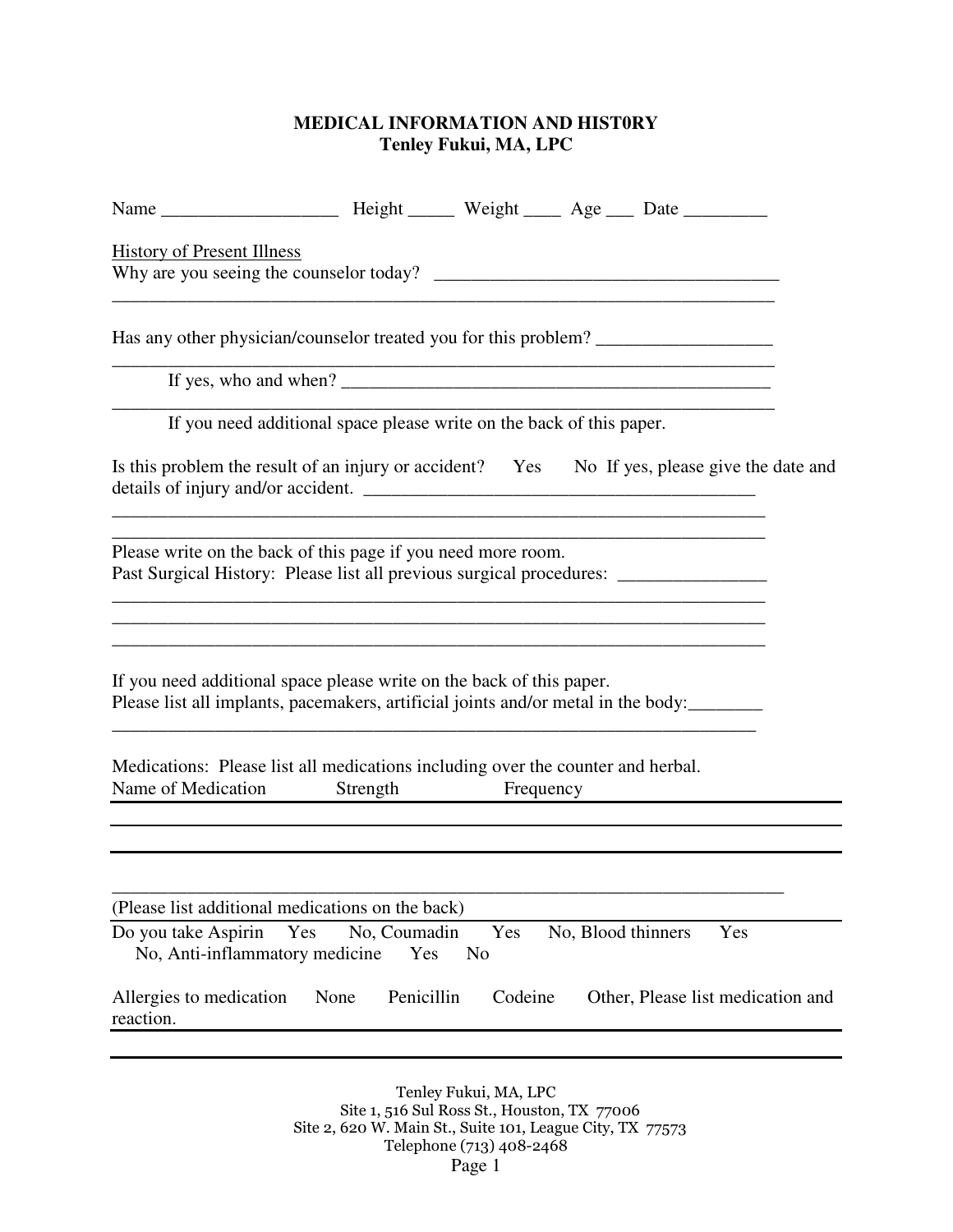| <b>Health Habits</b>                            |  |                                                                           |  |  |  |  |
|-------------------------------------------------|--|---------------------------------------------------------------------------|--|--|--|--|
|                                                 |  |                                                                           |  |  |  |  |
|                                                 |  | Cigarettes Yes No If yes # packs per day ______ for how many years _____? |  |  |  |  |
|                                                 |  | If you quit, when __________. Oral tobacco and/or snuff Yes No            |  |  |  |  |
| For how long? $\frac{1}{\sqrt{1-\frac{1}{2}}}\$ |  |                                                                           |  |  |  |  |
|                                                 |  |                                                                           |  |  |  |  |
|                                                 |  | Drugs Yes No Type                                                         |  |  |  |  |
|                                                 |  | Amount                                                                    |  |  |  |  |

Family Medical History: List relation, medical condition, and age. If deceased, cause and age at death.

|            | Age | <b>Health</b> | Cause of death |  |
|------------|-----|---------------|----------------|--|
| Mother     |     |               |                |  |
| Father     |     |               |                |  |
|            |     |               |                |  |
| Brother(s) |     |               |                |  |
|            |     |               |                |  |

Is there any other medical information you feel we should be aware of?

Review of Systems Please check all that apply. If it occurred in the past put a P next to the box.

| Headaches             | Blood in stool         | Toe/Foot Infection |
|-----------------------|------------------------|--------------------|
| Change in vision      | <b>Black Stools</b>    | <b>Numbness</b>    |
| Difficulty breathing  | Leg cramps             | <b>Tingling</b>    |
| Hoarseness            | Kidney stone           | <b>Dizziness</b>   |
| Difficulty swallowing | Difficult urination    | Noise in ears      |
| Chest pain            | Burning with urination | Neck pain          |
| Shortness of breath   | Rash                   | Loss of hearing    |
| Heartburn             | <b>Stroke</b>          | Constipation       |
| Foot/leg cramps       | Back pain              | Diarrhea           |

Other Conditions or devices:

| Addiction         |
|-------------------|
| AIDS              |
| Alcoholism        |
| Anemia            |
| Anorexia          |
| Appendicitis      |
| Arthritis         |
| Asthma            |
| Bleeding disorder |
|                   |

 Breast lump Bronchitis Bulimia Cancer **Cataracts**  Celiac disease Chicken Pox Diabetes Emphysema

 Epilepsy Fibromyalgia Glaucoma Goiter Gout Gonorrhea Heart Disease **Hepatitis** Hernia

Tenley Fukui, MA, LPC Site 1, 516 Sul Ross St., Houston, TX 77006 Site 2, 620 W. Main St., Suite 101, League City, TX 77573 Telephone (713) 408-2468 Page 2